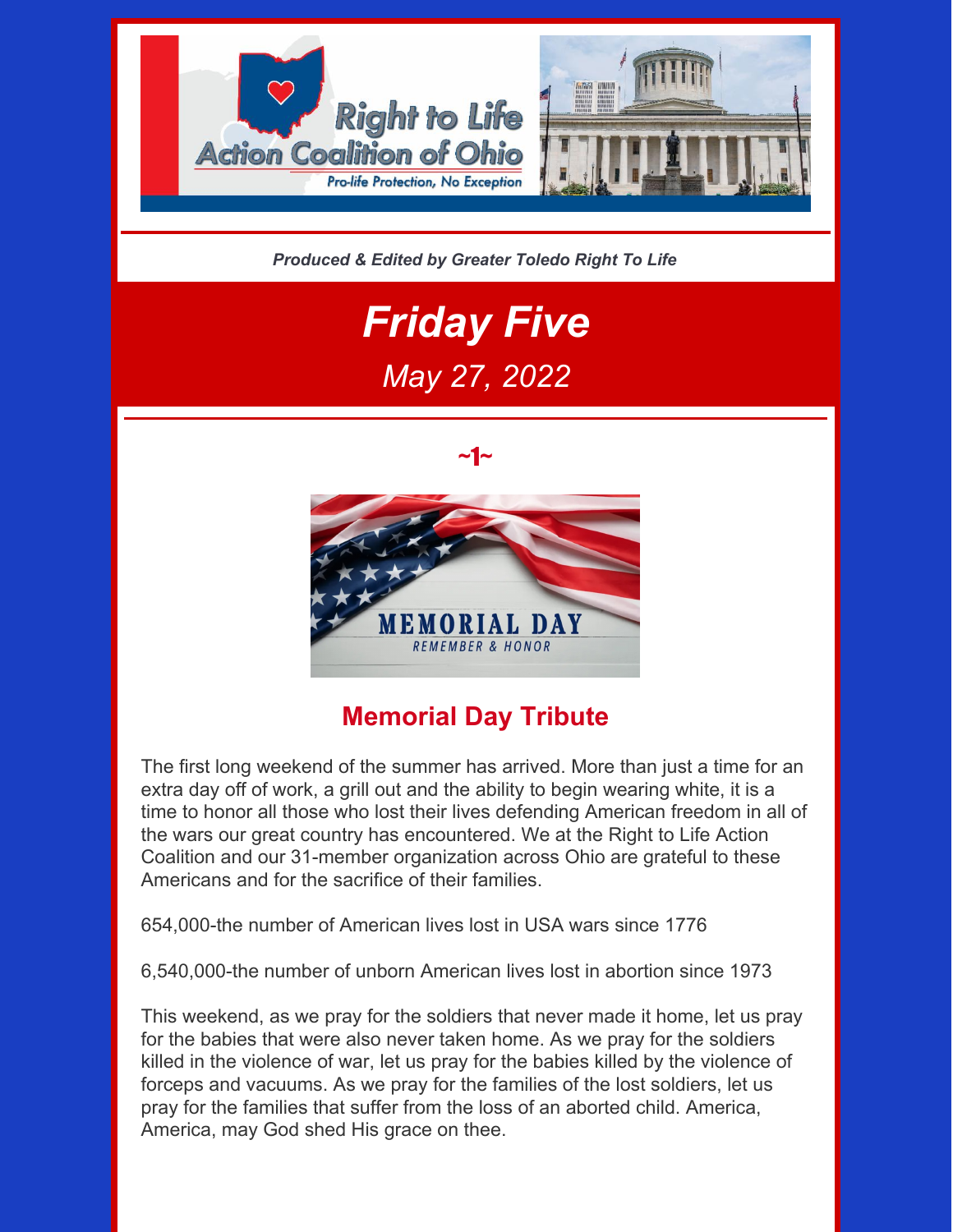





#### **Telehealth abortion demand is soaring. But access may come down to where you live.**

On the day of the leaked draft of the Supreme Court decision to overturn Roe v. Wade, a woman

named Nora was at home in her one-bedroom apartment getting through a medical abortion. She'd stocked up on menstrual pads and painkillers, and steeled herself to get through a tough day.

For Nora, who lives in upstate New York, deciding to end the pregnancy was hard. But getting the Food and Drug Administration-approved abortion pills was not.

She got a medical consult online and received the pills by mail, through a provider called **Aid [Access](https://aidaccess.org/en/)**. It's one of a handful of U.S. telehealth abortion services that have sprung up in recent years.

As many U.S. states gear up to restrict abortion access in anticipation of the Supreme Court decision, the physicians, midwives and nurse practitioners behind these services are preparing for an even bigger surge in demand.

"The future of abortion access is going to be getting pills out there and into the hands of people," says **Robin [Tucker](https://metroarea.health/about-us)**, a nurse midwife and nurse practitioner who provides abortions through Aid Access and in private practice.

While the pills were approved by the FDA in 2000, their use made up**just under a quarter** of all abortions by 2011, lagging behind [procedural,](https://www.guttmacher.org/article/2022/02/medication-abortion-now-accounts-more-half-all-us-abortions) or **["surgical,"](https://www.plannedparenthood.org/learn/abortion/in-clinic-abortion-procedures)** abortions. By 2020 medication-based abortions accounted for just over half of **[abortions](https://www.guttmacher.org/evidence-you-can-use/medication-abortion) in the United States**.

Despite its fast expansion, abortion-rights advocates caution that telehealth abortion will not be a quick fix to the problem of abortion access if Roe v. Wade is overturned.

**Alina [Salganicoff](https://www.kff.org/person/alina-salganicoff/?msclkid=f6646e98d13311ec94c600cb6ecee229)**, a senior vice president at the Kaiser Family Foundation, who **[researches](https://www.kff.org/womens-health-policy/issue-brief/the-intersection-of-state-and-federal-policies-on-access-to-medication-abortion-via-telehealth/?msclkid=8c114b89d13211eca6dea82126d2f377) telehealth abortion**, says there are many legal "gray areas" which are likely to become even more ambiguous if Roe is overturned: What will it mean for a patient to get an abortion in one state if her doctor is in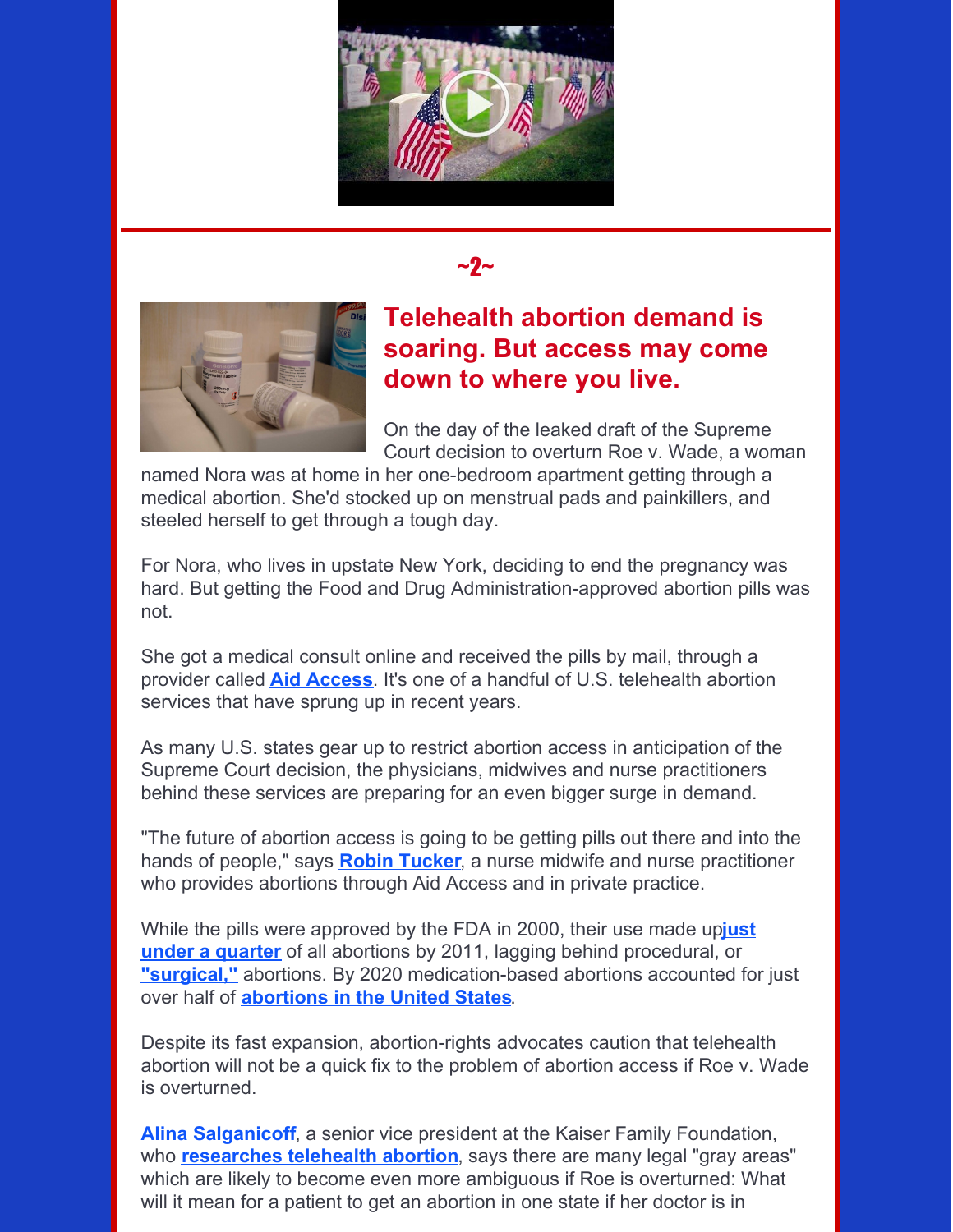another? What will happen to friends or family members that send pills to patients in states where abortion is banned? Can anti-abortion states prosecute doctors across state lines, and will abortion-friendly states be able to protect their clinicians?

"One issue is how the rules will play out, and the other issue is how they will be enforced," Salganicoff says, "The lawyers will be busy."

Beside legal restrictions, there are other obstacles to using telemedicine for abortions. For one thing, **majority of people who seek abortions are poor or [low-income](https://www.guttmacher.org/infographic/2016/abortion-patients-are-disproportionately-poor-and-low-income)**, and may not have the resources or technology seek abortion care online.

Telehealth abortion providers say they screen for complications, such as patients with symptoms of ectopic pregnancies or severe anemia, as well as those with pregnancies at a later gestational age. Still, some doctors worry that these remote screenings will miss critical warnings that would be picked up with ultrasounds and bloodwork — must-haves in the traditional model of care. Even without an ultrasound **very few [people](https://pubmed.ncbi.nlm.nih.gov/29170088/)** require in-person follow-up care, like an emergency room visit.

 $~\sim$ 3 $\sim$ 

And for those who have cleared the logistical and medical hurdles, the experience can still be weighted with social pressure and shame.

#### **Read MORE from NPR News [HERE!](https://www.npr.org/sections/health-shots/2022/05/20/1099179361/telehealth-abortions-are-simple-and-private-but-restricted-in-many-states)**



## **Battle Plan: Prayer and fasting for reversal of Roe v. Wade.**

The fight to end abortion in America is a spiritual battle. The rulers and powers of this present darkness are working hard to make sure legalized

abortion remains the law of the land. We must respond by entering into this spiritual battle with faith and courage.

AFA's battle plan for the reversal of Roe v. Wade includes prayer and fasting. We invite you to join us in taking this pledge.

Please join us in asking God to grant these five specific requests.

- 1. We pray that the Supreme Court will overturn Roe v. Wade once and for all.
- 2. We pray for each of the U.S. Supreme Court Justices. We pray that the Holy Spirit will strengthen their minds and their wills so that they will truly understand how precious each life is and vote in favor of reversing Roe v. Wade in the Dobbs case.
- 3. We pray, in particular, for Chief Justice John Roberts, that he will be filled with the wisdom, courage and prudence he needs to lead the court to a majority consensus to overturn Roe.
- 4. We pray that the Lord Jesus Christ will bind any evil spirits, powers and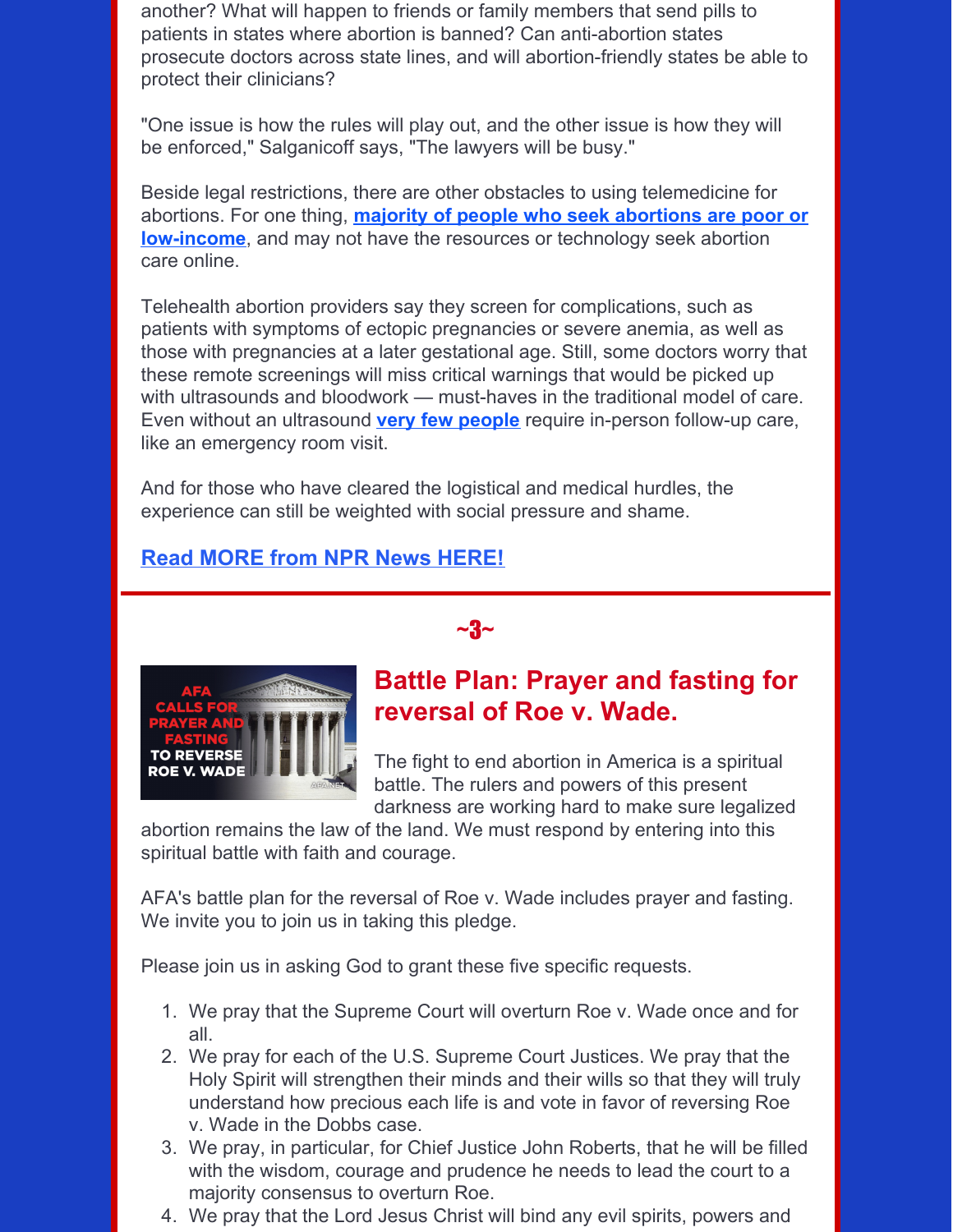forces seeking to keep Roe in place and defeat their wicked strategies.

5. We pray for God the Father's mercy and forgiveness over our country for the millions of lives lost and destroyed through abortion.

We are also asking each of you to join us in making some sacrifice for the reversal of Roe v. Wade this year. Perhaps pause your digital TV subscription for a month or give up some pleasant food – ice cream, sweet tea, candy, etc. – as Daniel the prophet did as he prayed to God (**[Daniel](https://biblia.com/bible/esv/Dan 10.3) 10:3**). During this time of fasting, focus your prayers toward ending abortion.

5 prayer requests and 1 sacrifice. Unified in prayer across the country, God can heal our land from the blight of abortion, bring victory in this battle, and truly change our country for generations to come.

 $\sim$ 4 $\sim$ 

#### **[American](https://www.afa.net/activism/action-alerts/2022/afas-battle-plan-prayer-and-fasting-for-reversal-of-roe-v-wade) Family Assoc. Read HERE**



#### **They Say Black Lives Matter But 74% of Abortions in Mississippi Killed Black Babies.**

The abortion industry is racist. No other entity

destroys the lives of so many black children in America every year.

Even though abortion activists claim the opposite, abortion is rooted in racism and other forms of discrimination, and both statistics and the history of its key advocates reveal the truth.

And in Mississippi, a key state that is fighting to protect unborn babies, abortion rates in the black community are especially high.

According to the CDC report, 74 percent of the 3,180 abortions in the state in 2019 were on black mothers — meaning 2,532 black babies were aborted. To put that into perspective, only 40 percent of the Mississippi population is black, according to census data.

While abortions hurt families of every race and color, black Americans have a disproportionately high number of abortions compared to other racial groups. Census data indicates that African Americans make up about 13 percent of the U.S. population, but they have nearly 40 percent of all abortions.

In the words of Alveda King, chair of the Center for the American Dream at the America First Policy Institute and the niece of Dr. Martin Luther King Jr., "Abortion is one of the most violent, reprehensible, discriminatory crimes against humanity. There is overwhelming evidence that many abortions have been performed to reduce minority populations in America."

#### **Full Life News Read [HERE!](https://www.lifenews.com/2022/05/24/they-say-black-lives-matter-but-74-of-abortions-in-mississippi-killed-black-babies/)**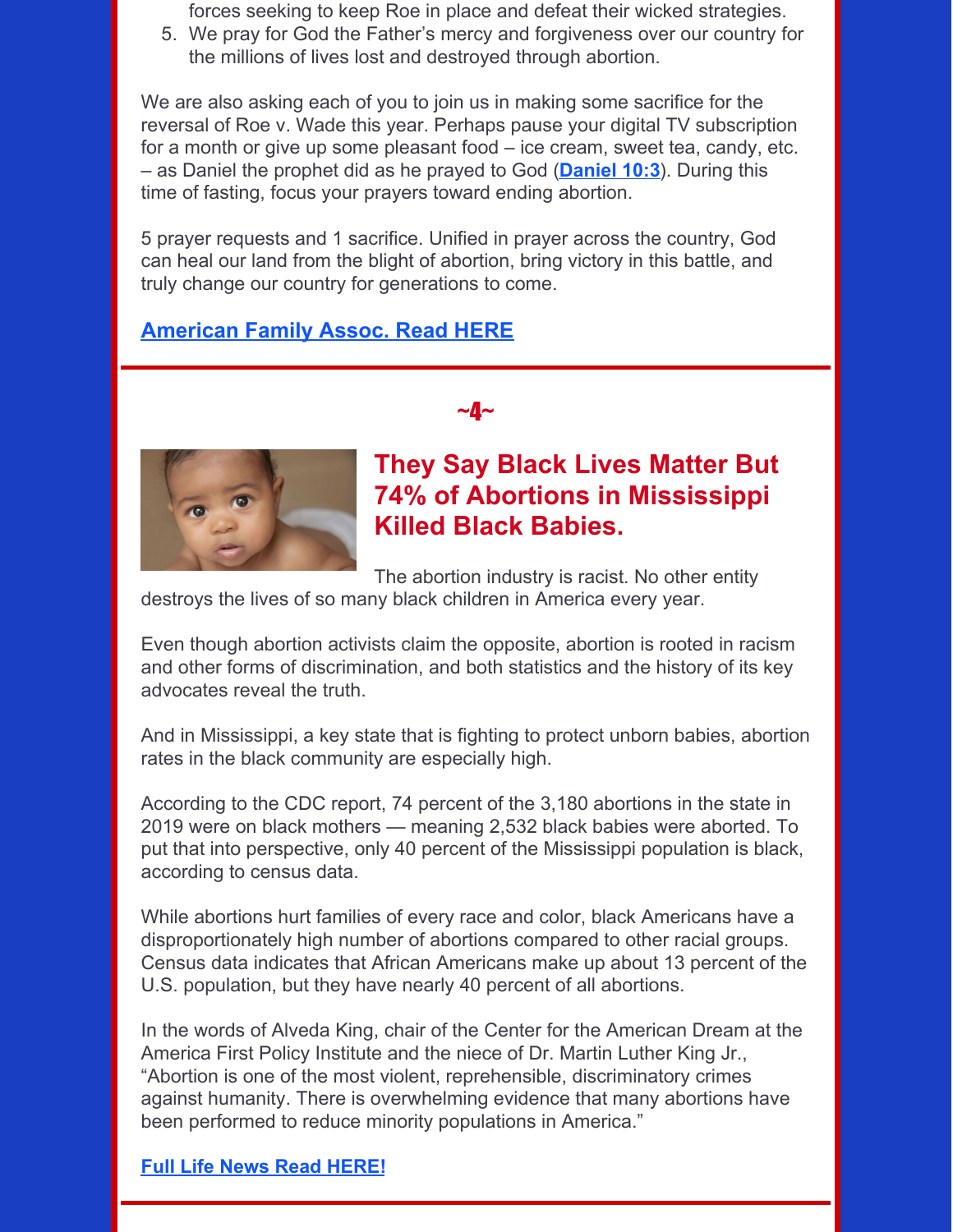

## **Embryo-Discarding Big Fertility Industry Is Panicked Over Roe.**

The likely overturning of Roe v. Wade has panicked many reproductive technology advocates,

specifically the **American Society for [Reproductive](https://www.reproductivefacts.org/news-and-publications/news-and-research/press-releases-and-bulletins/asrm-issues-statement-regarding-roe-v.-wade-and-its-possible-implications-on-access-to-reproductive-care/) Medicine**. When abortion policy is decided by individual states, personhood laws such as Louisiana's **Human Life [Protection](http://legis.la.gov/Legis/Law.aspx?p=y&d=97020) Act** and Texas's **[Heartbeat](https://www.bbc.com/news/world-us-canada-58406496) Act** could immediately criminalize many aspects of Big Fertility's business model. That's because destroying human life is part and parcel of in vitro fertilization (IVF).

 $\sim$ 5 $\sim$ 

First, IVF often involves the **[preimplantation](https://fertilityinstitute.com/fertility-treatments/ivf/pgt/) screening of 6 or 7 day old blastocysts** (early embryos), to not only determine the likelihood of implantation success, but also screen for chromosomal abnormalities such as Down Syndrome, and inherited genetic anomalies such as breast cancer, cystic fibrosis, and spinal muscular atrophy. Only the tiny humans determined to be "genetically healthy and normal" are transferred for implantation or frozen for future use. The rest are discarded.

But even if IVF babies aren't discarded, they still aren't out of the woods. Many are considered "surplus" or "leftovers" and cryogenically frozen. We currently have **more than 1 million frozen [embryos](https://www.tandfonline.com/doi/full/10.1080/14636778.2018.1546574?journalCode=cngs20)** in this country because the practice is so widespread. If embryos are legally considered human beings, clinics may violate the law if they continue discarding or **[freezing](https://www.theguardian.com/us-news/2022/may/12/ivf-treatment-us-anti-abortion-laws-bills)** those "extra" and "unwanted" embryos.

Further, pro-life laws could hinder the widespread practice of abortion "selective reduction," standard in **[surrogacy](https://thembeforeus.com/dear-legislative-allies-this-is-how-surrogacy-harms-children/) contracts**. Not only is there concern that clinics could be in violation of state law if they discard chromosomally abnormal embryos, but they will no longer be allowed to "selectively reduce" any "extra" children who may implant.

While the Supreme Court declaring the humanity of the preborn under the U.S. Constitution would be an enormous step toward preserving embryonic life, prolife legislators do not anticipate IVF being affected solely by the overturning of Roe.

"There has not been sufficient regulation of IVF, but virtually no state has sought to prohibit IVF because of its popularity. If there has not been much regulation before Dobbs, I don't see a lot of regulation coming after Dobbs. But it's possible that stronger [regulations](https://aul.org/author/clarkeforsytheaul/) might arise in red states," said **Clarke Forsythe, a senior counsel at Americans United for Life**.

Genevieve Marnon, legislative director of **Right to Life of [Michigan](https://rtl.org/)**, says, "First, each state will be different because of different state laws and state constitutions.

Marnon gave the example of Michigan's state law: "We have a**2008 [constitutional](http://www.legislature.mi.gov/(S(enqs452xmlf4pud1d2vz34t0))/mileg.aspx?page=GetObject&objectname=mcl-Article-I-27) provision** that expressly grants the right to experiment on leftover embryos from IVF. This constitutional right will not be impacted by